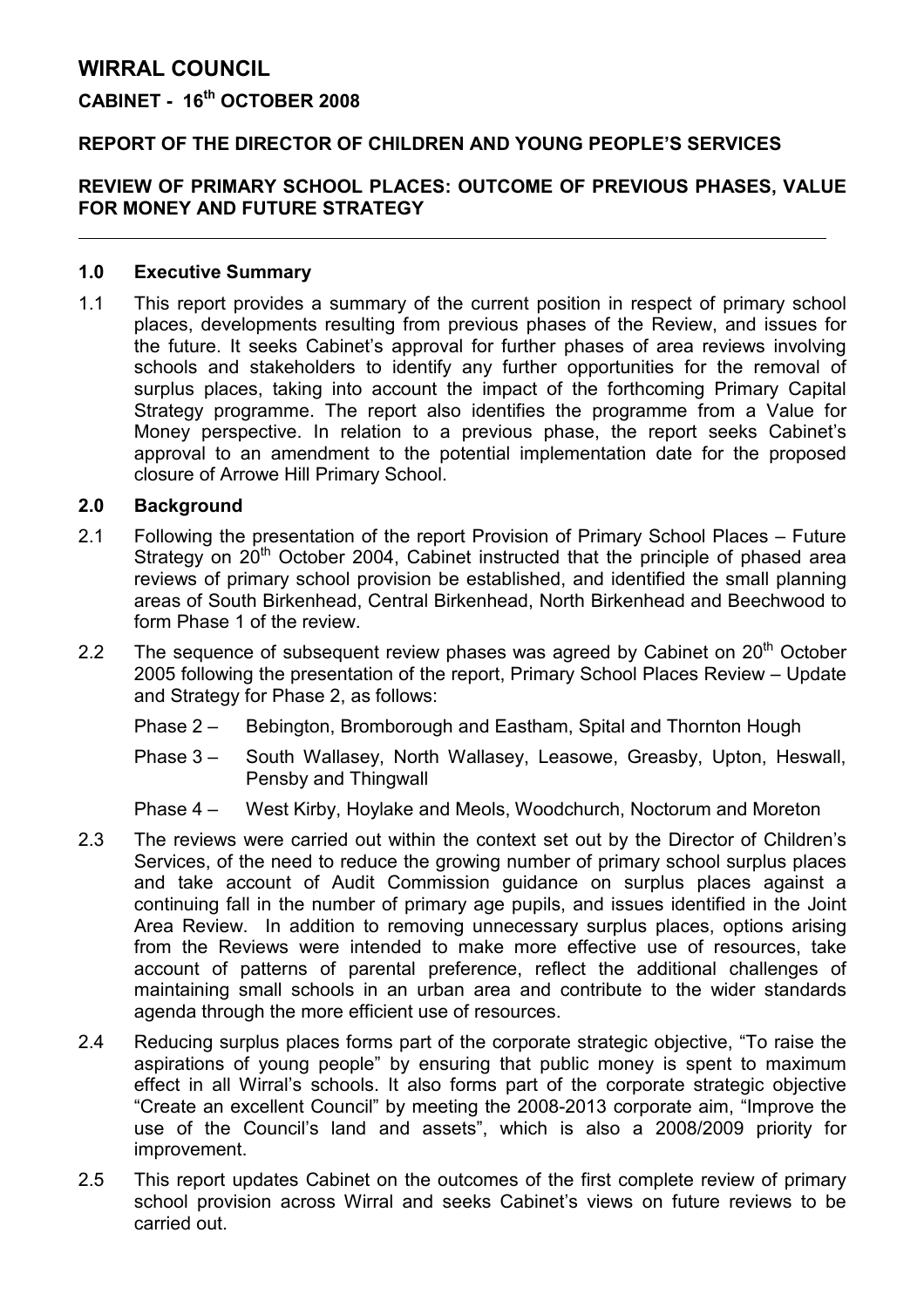# 3.0 Consultation and process

- 3.1 In order to ensure that the review of surplus places in Wirral's primary schools was both seen and experienced as transparent, open and consultative, the following ways of working were adopted at the beginning of each Review phase.
	- a) Each small planning area was considered, in an order decided by Cabinet.
	- b) The key factors to be analysed included the number of children and their actual distribution across the area in relation to schools available, including denominational schools, and parental preferences.
	- c) Officers, headteachers and chairs of governors have discussed how many schools were required, compared to the number currently available, and the geography of where schools are in relation to the communities they serve.
	- d) Feasible options were then developed, informed by current and future land use plans, for example, information about new housing developments.
- 3.2 Options arising from this pre-consultation phase were reported to Cabinet, who then approved a range of options to proceed to formal consultation. Feedback from the community is an integral part of the consultation process.
- 3.3 Through all phases of the Review, in order for all stakeholders to have access to relevant background information and have the opportunity to comment and respond, the following methods of consultation have been employed :
	- a) A range of documentation has been produced and distributed. This comprised:
		- (i) the full consultation document sent to all schools in the review area; local One-Stop shops, libraries and the Central Libraries; Wallasey Town Hall and relevant community centres;
		- (ii) a review pack comprising all the relevant background information sent to all the locations in (i) above;
		- (iii) parents'/carers' consultation leaflets and comments forms to all parents/carers, via all schools named in the options;
		- (iv) standard letters to all the schools in the small planning areas, one format for schools named in the options and one for other schools in the small planning area.
	- b) A dedicated web-site on the Wirral Learning Grid was established and advertised on the council web-site, the council Intranet, and in the parents' consultation leaflets and the standard letters to schools. This site provided access to all the information produced in paper form and allowed e-mail responses to a dedicated e-mail address.
	- c) Meetings were arranged for all interested stakeholders at each of the schools named in options for closure or amalgamation. These meetings followed the same format, with a presentation on the overall position and the school specific position followed by around ninety minutes of time for audience comments, feedback and questions. The meetings were attended by parents, carers, staff, governors, Ward members and various other interested persons and bodies, including Diocesan representatives where appropriate. Each meeting was chaired by the Cabinet member for Children's Services and Lifelong Learning. The dates for the meetings were in the parents' leaflets and on the specific web-site and a general notice was published in the local press.
	- d) Opportunities have been provided for other means of response. Submissions have been received in paper and e-mail formats – all of which will be made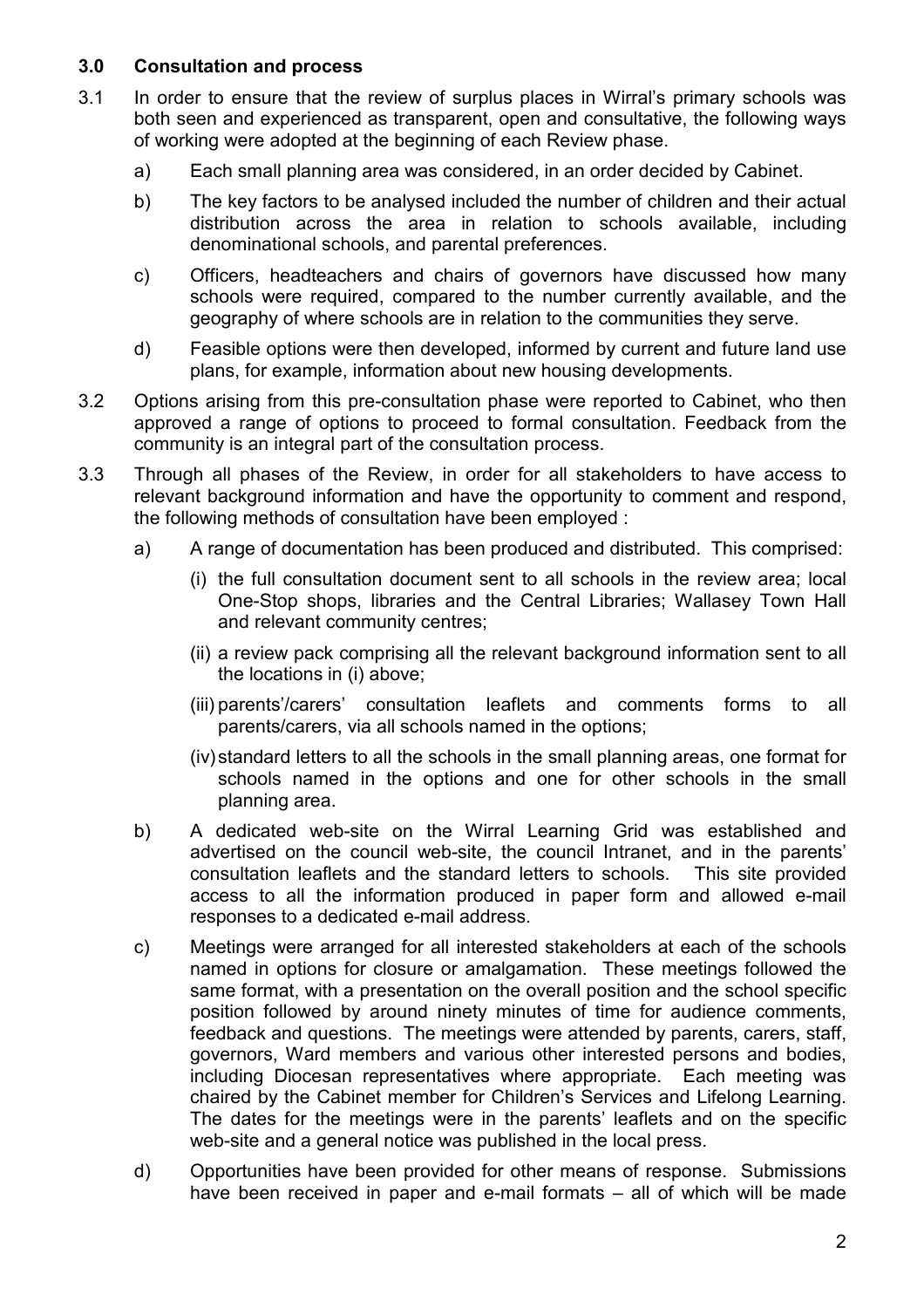available before and at the Cabinet meeting, in addition to the summaries contained in this report.

- e) All of the relevant LA documentation produced for the consultation has been shared with the Diocesan Bodies.
- 3.4 The outcome of the consultation was then reported to Cabinet, who would then decide whether to approve any of the options to proceed to statutory notices.
- 3.5 When statutory notices were published, these were posted at the school concerned, in the local press and in the local area to the school. There followed a further representation period for any person to write and express their views about the proposal in question.
- 3.6 Proposals made prior to  $25<sup>th</sup>$  May 2007 were considered by the School Organisation Committee (SOC), which had representatives from schools, the Local Authority, Early Years, the Church of England and Catholic Diocese and the Learning and Skills Council. The SOC was abolished from this date by the Education and Inspections Act 2006. Proposals made since May 2007 are now considered by the Council's decision making body, which in Wirral is Council's Cabinet. Under some circumstances, the final decision maker is the national School's Adjudicator.

# 4.0 Proposals and outcomes

4.1 Prior to the Review, the last time significant alterations were made to primary school provision in Wirral was in the mid-1990's, when a number of Infant and Junior schools were amalgamated to form primary schools – these included Bidston Avenue Primary, Heygarth Primary (formerly Glenburn Infant and Heygarth Junior), Millfields Primary (formerly Mill Park Infant and Junior), Hillside Primary and Townfield Primary schools. In addition, Prenton Infant and Prenton Junior School were amalgamated to form Prenton Primary School in 2005.

#### Phase 1

4.2 The statutory proposals arising from Phase 1 of the review were as follows:

In South Birkenhead:

• Closure of The Dell Primary School

In North Birkenhead and Beechwood

- Closure of St Paul's Catholic Primary School
- Closure of Vyner Primary School, and
- Closure of St Oswald's CE (Controlled) Primary School, linked to
- Establishment of a new CE (Controlled) primary school on the current St Oswald's site
- 4.3 These proposals were considered by the SOC in January 2006. All the proposals were approved, with the exception of the closure of St Paul's Catholic Primary School, on which a unanimous decision could not be reached.
- 4.4 The decision on the closure of St Paul's Catholic Primary School therefore passed to the national School's Adjudicator, who following additional consultation with stakeholders, rejected the proposal in April 2006.

#### Current position

4.5 The Dell Primary School closed with effect from 31<sup>st</sup> August 2006. Having been declared surplus to requirements, and having applied for and received permission from the Secretary of State for the sale of school playing fields, the Council-owned site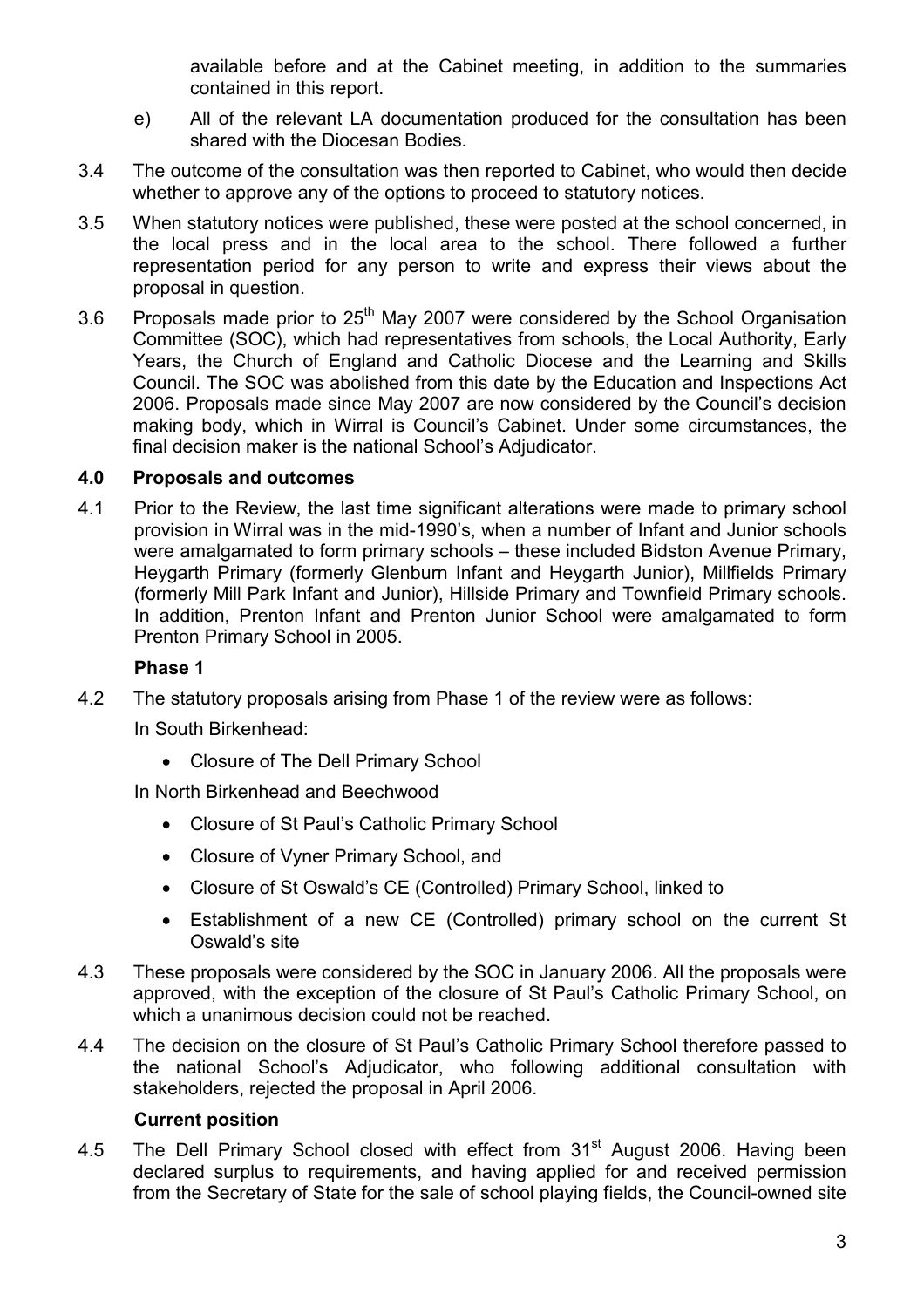was sold at auction and is now subject to a recent application for redevelopment as private housing, which is pending approval (Planning application no. 20085589).

- 4.6 Following the closures of Vyner Primary and St Oswald's CE Primary, Bidston Village CE Primary School opened in the existing buildings at the former St Oswald's site in September 2006. A new entrance and administration block linking the two existing buildings is under construction and due to be completed early in 2009.
- 4.7 The former Vyner building was extensively redeveloped and refurbished, and in September 2007 the former Solar School relocated to the building as The Observatory School, a special school for pupils aged 11 to 14 with behavioural, social and emotional difficulties.
- 4.8 Parents of pupils attending The Dell Primary were asked to express a preference for an alternative primary school. Parents of pupils at both Vyner and St Oswald's CE were guaranteed a place at the new Bidston Village CE Primary School, with the option to apply for a place elsewhere if they wished to do so. Places were allocated under the Admissions Code, and pupils took up their new places in September 2006.

# Phase 2

- 4.9 The statutory proposals arising from Phase 2 of the Review were as follows:
	- Closure of Bromborough Pool Primary School
	- Closure of St Mary's CE Primary School
- 4.10 Cabinet's preferred option for schools in Eastham was to close both St Mary's CE Primary School and Millfields Primary School in order to open a new CE Controlled school on the Millfields site, an option which arose from consultation. However, following additional consultation with stakeholders and the Anglican Diocese of Chester during Summer 2006, this option did not proceed further at that time. However, subsequently St Mary's CE Primary School was placed in the Ofsted Category of Special Measures in Autumn 2006 and following the Director of Children's Services recommendation to Cabinet of 14<sup>th</sup> December 2006, Cabinet agreed to publish a proposal for the closure of St Mary's CE Primary School.
- 4.11 The closure of Bromborough Pool Primary School was considered by the SOC in Summer 2006, where the proposal was approved. The school closed with effect from 31<sup>st</sup> August 2007.
- 4.12 The closure of St Mary's CE Primary School was considered by the SOC in March 2007, where a unanimous decision could not be reached. The decision therefore passed to the national School's Adjudicator, who following additional consultation with stakeholders, decided in May 2007 that the proposal for closure should be approved. The school closed with effect from 31<sup>st</sup> August 2007.

#### Current position

- 4.13 Neither of these two buildings were Council owned, both being leased from an external party. Bromborough Pool has now been returned to Riverside Housing Association as the freeholder. The St Mary's building is owned by Trustees of the Diocese of Chester and final negotiations to transfer the building to the trustees will be resolved shortly. The Council has retained ownership of the playing field to the rear of the St Mary's building.
- 4.14 Parents of pupils attending both schools were asked to express a preference for an alternative primary school, places were allocated under the Admissions Code, and children were settled into their new schools from September 2007.
- 4.15 Millfields Primary School in Eastham is investigating the possibility of opening as a Church of England Controlled School, which remains Cabinet's preferred option in this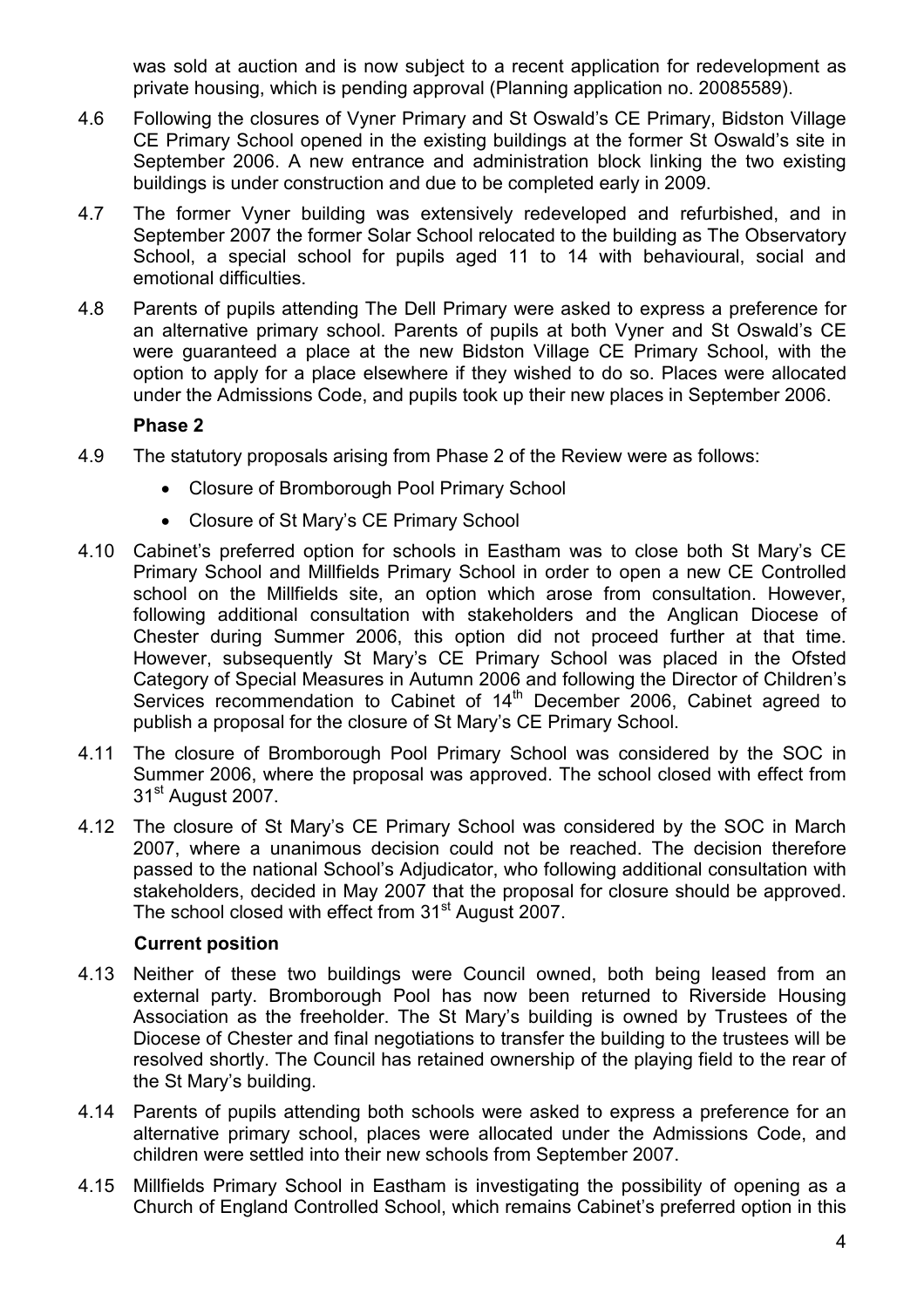area. Formal discussions between the school, the Authority and the Diocese of Chester have now begun. It is likely that a further round of formal consultation with stakeholders will be required before any proposals could proceed.

# Phase 3

4.16 The statutory proposals arising from Phase 3 of the review were as follows:

In South Wallasey:

- Closure of Poulton Primary School, linked to:
- Extend the lower age range of Park Primary School to provide an LA designated F1 (nursery) class

In Pensby:

- Closure of Pensby Infant School, and
- Closure of Pensby Junior School, linked to:
- Establishment of a new Community Primary School at the Pensby Infant and Junior site.

and

- Closure of Pensby Park Primary School
- 4.17 Cabinet also agreed that the Director of Children's Services be authorised to support the Anglican Diocese of Chester and Catholic Diocese of Shrewsbury in respect of the establishment of a new joint denominational school on the site of Our Lady of Lourdes in Leasowe. Pending the outcome of this new kind of school for Wirral, the schools in the Leasowe planning area would then be reviewed again in a future phase.
- 4.18 The establishment of a new primary school in Pensby was subject to new regulations whereby a statutory competition must be held to invite bids to operate the new school. However, guidance indicated that the amalgamation of an Infant and Junior school might be considered as an exception to the competition requirement. The Local Authority successfully applied to the Secretary of State for an exemption from the requirement to hold a competition for the new Pensby primary school prior to the publication of statutory notices.
- 4.19 As a new school proposed by the Local Authority, the final decision on the amalgamation of Pensby Infant and Junior School to open a new primary school was passed to the national Schools Adjudicator for consideration, and was approved in January 2008.
- 4.20 The proposals in South Wallasey, and the closure of Pensby Park Primary School, were approved by Council's Cabinet in January 2008.

#### Current position

- 4.21 The school closures officially took effect from 31<sup>st</sup> August 2008. In September 2008, Pensby Primary School will open in the existing buildings at the Pensby Infant and Junior site. A new build replacement primary school has been identified as one of the initial projects for the Primary Capital Strategy programme, subject to funding and planning permissions.
- 4.22 A Children's Centre has been sited within the former Pensby Park building.
- 4.23 In South Wallasey, from September 2008, Park Primary School will relocate temporarily to the former Poulton building. This will allow the existing Park site to be cleared ahead of proposed major rebuilding works, subject to funding availability from various sources, including the Primary Capital Strategy programme, and planning permissions.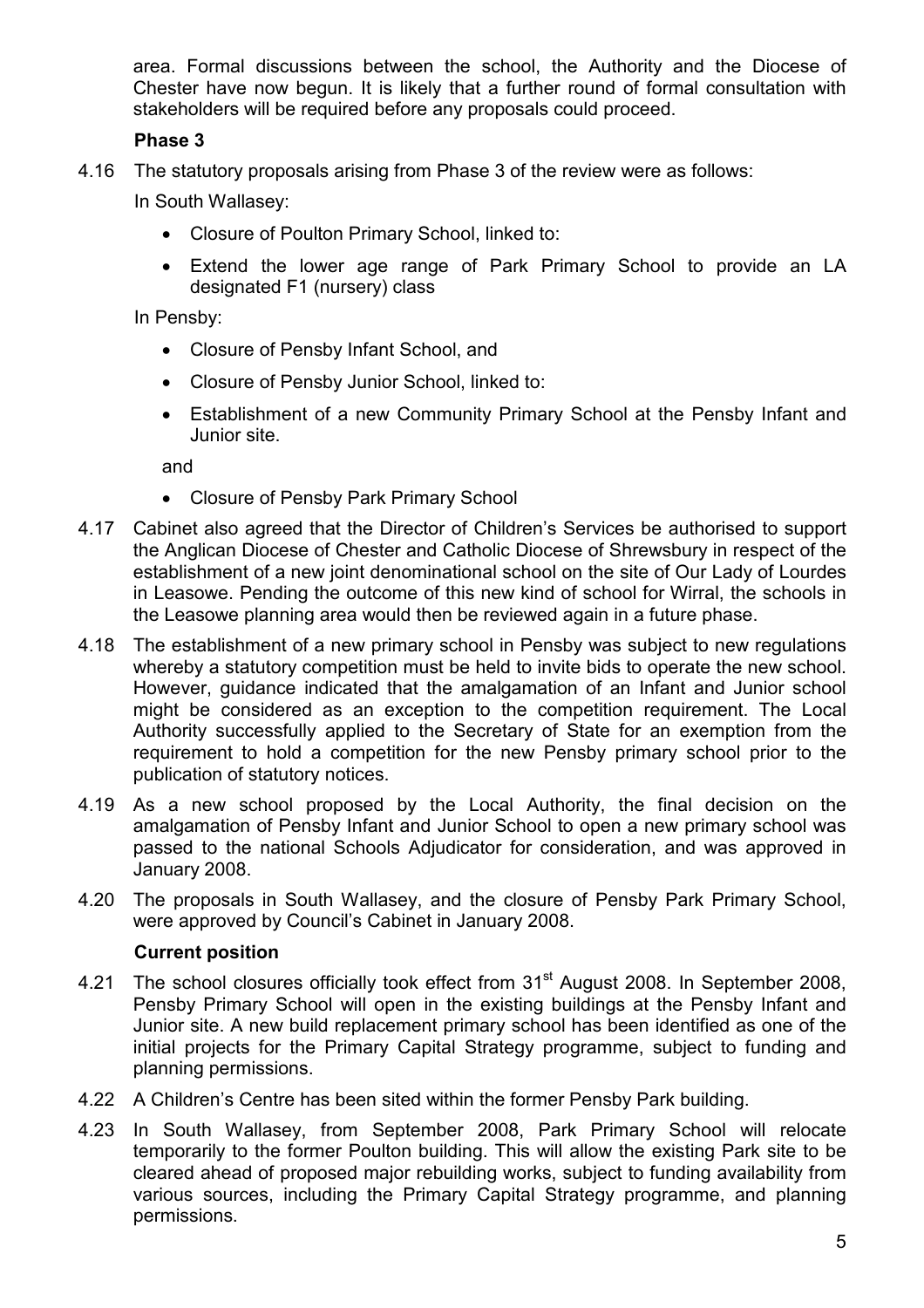- 4.24 With regard to admissions, all existing pupils at Pensby Infant and Pensby Junior school were guaranteed a place in the newly formed Primary school, although parents could apply elsewhere if they wished to do so. Parents of pupils at Pensby Park Primary School were asked to express a preference for an alternative primary school. Parents of pupils at Poulton Primary were guaranteed a place at Park Primary School, with the option to express a preference for an alternative primary school if they wished to do so. Places have been allocated according to the Admissions Code and pupils have taken up these places from September 2008.
- 4.25 With regard to the establishment of a new joint denominational school in Leasowe, officers are advised that the two Diocesan authorities have now agreed the basis on which such a school can operate, and will shortly be ready to begin formal consultation with stakeholders and the community at large.

# Phase 4

- 4.26 In June 2008, following extensive consultation, Cabinet decided that the following statutory proposal should be published:
	- Closure of Arrowe Hill Primary School

# Current position

- 4.27 Statutory notices will be published in the Autumn term, followed by the six week representation period where anyone who wishes to do so can express their view on the proposal.
- 4.28 Discussions with stakeholders at Arrowe Hill Primary School suggest that the original date for the proposed implementation of the closure of the school in Summer 2010, which was intended to allow any necessary building works to be carried out ahead of the transfer of pupils to their destination schools, could produce more disadvantages than advantages. The governing body of Arrowe Hill Primary School have confirmed this view to the Authority in writing. Consequently, the date for implementation in the statutory notice will be shown as  $31^{st}$  August 2009.
- 4.29 The decision maker in this instance will be Council's Cabinet, and following due process, a report will be brought to Cabinet early in 2009.

# 5.0 Pupil numbers and places

- 5.1 In 2004, at the beginning of the Primary Places Review, the number of pupils of primary age in Wirral schools was 26,044 and was projected to fall to 24,294 by 2008. The actual number of primary age pupils in 2008 was 23,855, 439 pupils fewer than had been projected at that time, differing by -2% from the original projection.
- 5.2 The number of primary age pupils has been falling steadily over a long period of time and will continue to fall for the next two years. Based upon live birth figures which will translate into intakes up to 2013, there are indications of an increase in the annual number of births resulting in small rises in primary age pupils from 2011 to 2013.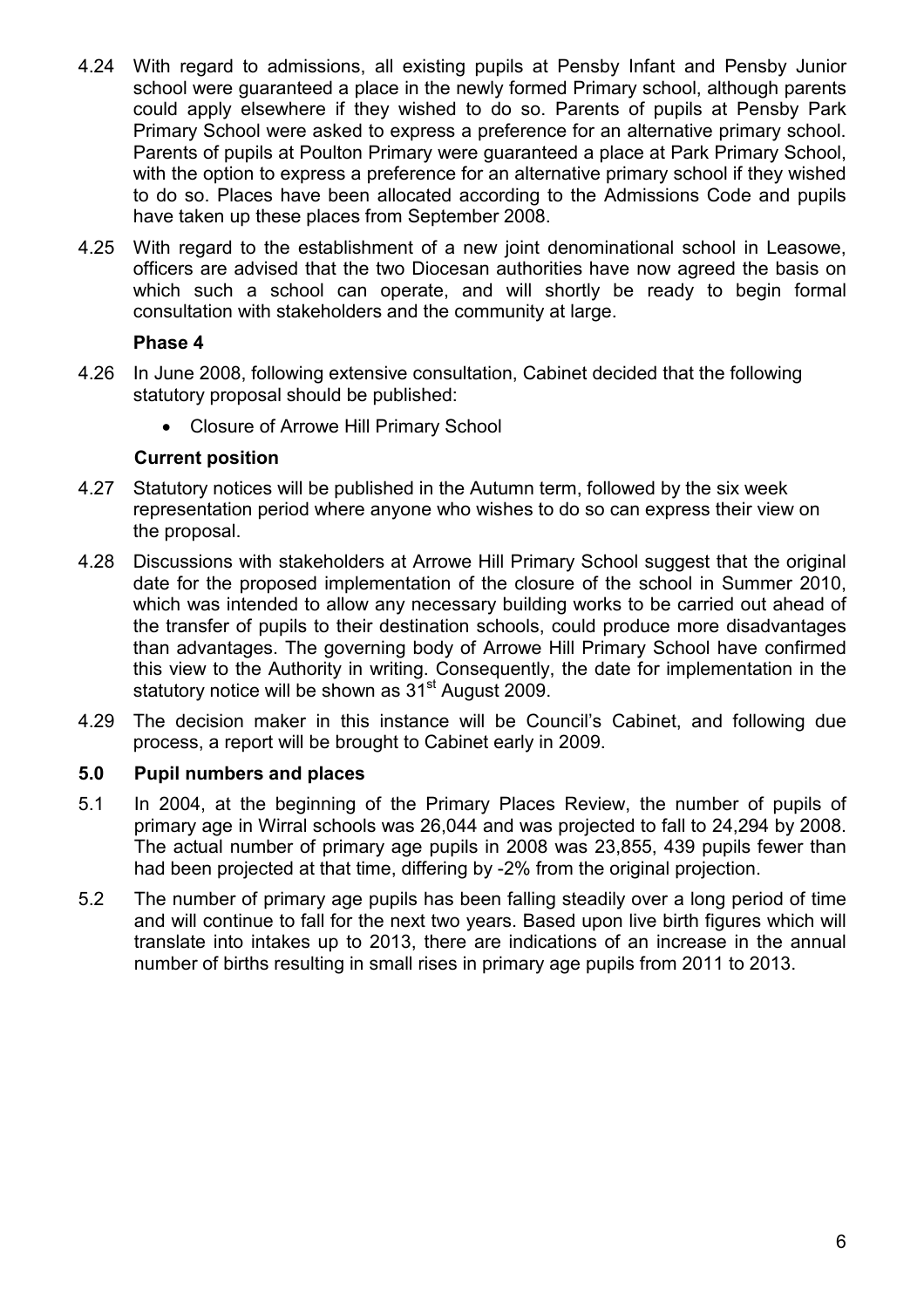|                  | <b>YEAR</b> | <b>PUPILS</b> | <b>ANNUAL</b><br><b>CHANGE</b> |
|------------------|-------------|---------------|--------------------------------|
|                  | 1983        | 29,940        |                                |
| <b>ACTUAL</b>    | 1988        | 27,547        |                                |
|                  | 1993        | 29,387        |                                |
|                  | 1998        | 29,498        |                                |
|                  | 2003        | 26,556        |                                |
|                  | 2004        | 26,044        | $-512$                         |
|                  | 2005        | 25,421        | $-623$                         |
|                  | 2006        | 24,853        | $-568$                         |
|                  | 2007        | 24,275        | $-578$                         |
|                  | 2008        | 23,855        | $-420$                         |
|                  | 2009        | 23,685        | $-170$                         |
| <b>PROJECTED</b> | 2010        | 23,646        | $-39$                          |
|                  | 2011        | 23,676        | $+30$                          |
|                  | 2012        | 23,789        | $+113$                         |
|                  | 2013        | 23,922        | $+133$                         |

The numbers set out above are for primary age pupils  $(4 - 11)$  in mainstream schools, including any part-time four-year-olds in Foundation 1 classes.

- 5.3 Figures for live births are obtained from Wirral Health Authority Primary Care Trust (PCT). The transfer rate from births to Foundation 2 is reviewed annually, and a three year average is applied to the live birth figure to produce the projected arrivals in the equivalent Foundation 2 year group. The methodology has been approved by the Audit Commission. It is too soon to say whether the recent small rise in the birth rate is the beginning of an upward trend, or an indication of a period of stability at a lower level than in previous years.
- 5.4 From this overall figure for Wirral, an estimate is generated for each future year for individual schools, based on a three year average of intakes to each school. Individual school intakes can of course fluctuate due to various factors e.g. changing patterns of parental preference or changing age profiles in the community served by the school.
- 5.5 Despite the small recent upturn in births, Wirral's primary schools are still expected to accommodate 2,100 fewer pupils in 2013 than in 2004 when the review began. Further details and the breakdowns by the smaller planning areas used in the School Organisation Plan are attached as Appendix A to this report.
- 5.6 The following table shows actual and projected surplus places in Wirral primary schools.

|                                           | 2004   | 2005   | 2006   | 2007   | 2008   | 2013<br>(projected) |
|-------------------------------------------|--------|--------|--------|--------|--------|---------------------|
| Number of schools                         | 101    | 101    | 100    | 98     | 96     | 92                  |
| Schools with surplus places               | 78     | 87     | 85     | 81     | 83     | 76                  |
| Total places                              | 28,754 | 28,931 | 28,335 | 27,849 | 27,529 | 27,021              |
| Total surplus places                      | 3,134  | 3,758  | 3,724  | 3,772  | 3,785  | 3,281               |
| % Surplus places                          | 10.9%  | 13.0%  | 13.1%  | 13.5%  | 13.8%  | 12.1%               |
| Schools with 25% and 30<br>surplus places | 12     | 17     | 21     | 23     | 25     | 19                  |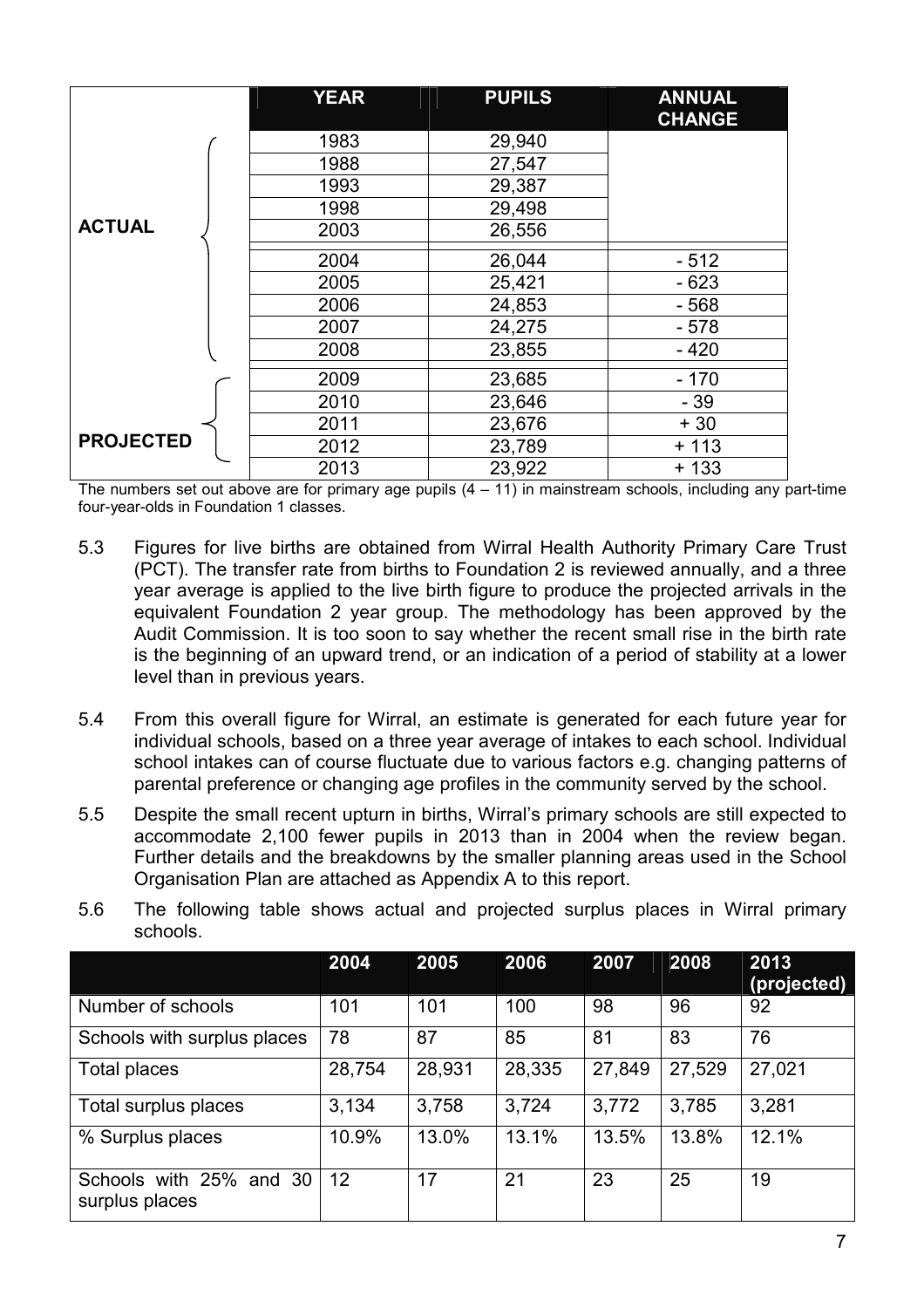Projection to 2013 assumes that all current and pending proposals under the existing Primary Places Review are implemented and that otherwise no further action to reduce surplus places is taken.

- 5.7 Whilst in terms of overall percentage, at first glance there appears to have been little impact in reducing surplus places, it is estimated that had the Primary Places Review not been carried out and difficult decisions made to close and amalgamate schools, the 2008 figure of 3,785 and 13.8% surplus places would now have reached 5,135 and 18% surplus places.
- 5.8 Taking into account all current and pending proposals, a reduction of 1,733 places will have been achieved by the end of the first full review of Wirral's primary schools.
- 5.9 Despite the slight rise in the birth rate, If no further action is taken, it is projected that overall surplus places in Wirral in 2013 would remain above the Audit Commission's guideline of a maximum of 10% surplus places beyond which resources are deemed to be wasted supporting empty space. In addition, 1 in 5 schools are likely to have more than 25% and 30 surplus places, a key indicator on which an annual report is made to the Department for Children, Schools and Families. On this basis, further reviews of primary school provision are recommended.

#### 6.0 Primary Capital Strategy

- 6.1 On 22<sup>nd</sup> May 2008, Cabinet approved the Wirral strategy document, "Primary Strategy for Change" which is a requirement for the national DCSF Primary Capital Investment Programme and requires approval by the DCSF prior to capital funding being released.
- 6.2 Following a consultation period in 2006, the DCSF announced details of the National Primary Strategy for Change Programme in December 2007. This initiative is the mechanism for capital investment in primary schools, alongside the Building Schools for the Future (BSF) programme in secondary schools. The report to Cabinet and minute are attached as Appendix B.
- 6.3 The key priorities for the first four years of this 14 year programme include major schemes arising from the Primary Places Review, beginning with new primary schools in Pensby and in South Wallasey (Park Primary).
- 6.4 Within Wirral's vision for transforming primary schools is the following statement:

" (that the) best match of provision to need is achieved by reviews of primary place provision continuing on a small planning area basis, once the first four year cycle of reviews is completed in Summer 2008. Focus to be on those small planning areas with the highest number of surplus places and those individual schools with more than 25% surplus places".

The Primary Places Review is intended to continue to be the main route through which priorities for capital investment are identified over the lifetime of the Primary Capital Strategy in conjunction with Diocesan partners and other stakeholders.

6.5 The Authority is awaiting confirmation from the DCSF of approval of the Strategy for Change, which will enable the first four years of identified schemes to proceed to implementation.

#### 7.0 Review Phases

7.1 The following table shows actual and projected surplus places, schools with more than 25% surplus places and small schools (under 180 pupils) by small planning areas.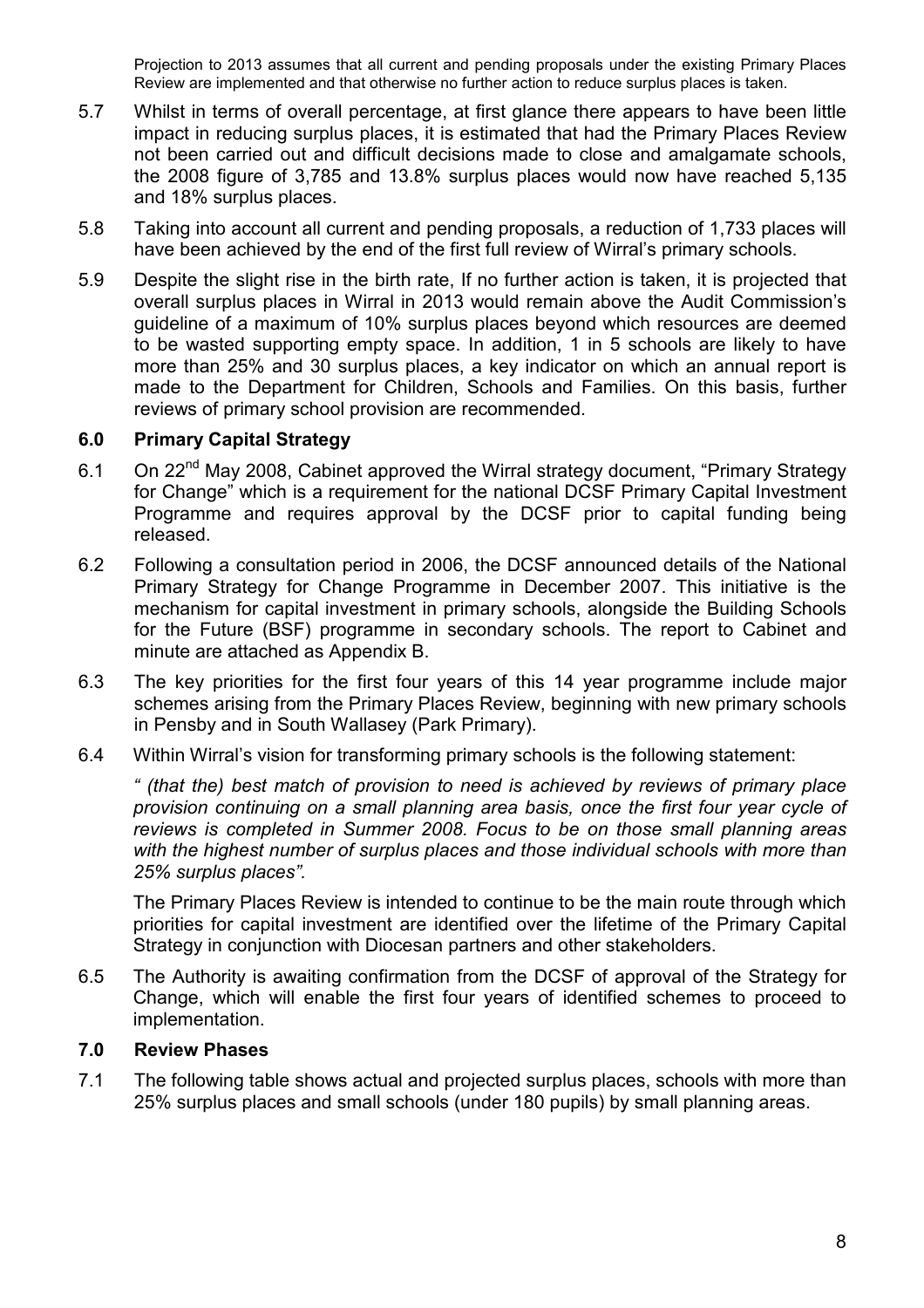|                         | 2008<br>$\frac{9}{6}$<br><b>surplus</b> | $\frac{9}{6}$<br>2013<br><b>surplus</b><br>(projected) | No.<br><b>Schools</b><br>25%<br>$\geq$<br>surplus<br>in 2013 | No.<br><b>Small</b><br>schools<br>in 2013 | Old<br><b>Review</b><br><b>Phase</b> | <b>Suggested</b><br><b>Review</b><br><b>Phase</b><br>(Year) |
|-------------------------|-----------------------------------------|--------------------------------------------------------|--------------------------------------------------------------|-------------------------------------------|--------------------------------------|-------------------------------------------------------------|
| <b>Prenton</b>          | 6.9                                     | 7.6                                                    | $\mathbf 0$                                                  | $\overline{0}$                            | $\blacksquare$                       | 5(08/09)                                                    |
| <b>Beechwood</b>        | 28.4                                    | 29.7                                                   | $\overline{1}$                                               | $\overline{2}$                            | 1                                    | 5(08/09)                                                    |
| <b>North Birkenhead</b> | 22.7                                    | 17.3                                                   | $\overline{2}$                                               | $\overline{3}$                            | $\overline{1}$                       | 5<br>(08/09)                                                |
| <b>Central</b>          | 16.1                                    | 18.4                                                   | $\overline{1}$                                               | $\overline{0}$                            | $\overline{1}$                       | 5(08/09)                                                    |
| <b>Birkenhead</b>       |                                         |                                                        |                                                              |                                           |                                      |                                                             |
| <b>South</b>            | 22.6                                    | 21.7                                                   | $\overline{3}$                                               | $\overline{2}$                            | 1                                    | 5(08/09)                                                    |
| <b>Birkenhead</b>       |                                         |                                                        |                                                              |                                           |                                      |                                                             |
| <b>Noctorum</b>         | 9.5                                     | 5.7                                                    | $\overline{0}$                                               | $\overline{2}$                            | $\overline{4}$                       | 5(08/09)                                                    |
|                         |                                         |                                                        |                                                              |                                           |                                      |                                                             |
| <b>South Wallasey</b>   | 27.8                                    | 23.7                                                   | $\overline{\mathcal{A}}$                                     | $\overline{2}$                            | 3                                    | 6(09/10)                                                    |
| <b>North Wallasey</b>   | 2.2                                     | $\mathbf 0$                                            | $\overline{0}$                                               | $\overline{0}$                            | $\overline{3}$                       | (09/10)<br>6                                                |
| <b>Leasowe</b>          | 29.6                                    | 17.4                                                   | $\overline{1}$                                               | $\overline{2}$                            | 3                                    | (09/10)<br>6                                                |
| Greasby                 | 8.5                                     | 13.7                                                   | $\overline{1}$                                               | $\overline{1}$                            | $\overline{3}$                       | (09/10)<br>6                                                |
| <b>Moreton</b>          | 21.8                                    | 16.9                                                   | $\overline{3}$                                               | $\overline{1}$                            | $\overline{4}$                       | (09/10)<br>6                                                |
| Upton                   | 5.9                                     | 9.5                                                    | $\overline{0}$                                               | $\overline{0}$                            | $\overline{3}$                       | 6(09/10)                                                    |
|                         |                                         |                                                        |                                                              |                                           |                                      |                                                             |
| Pensby/Thingwall        | 13.7                                    | 7.8                                                    | $\mathbf 0$                                                  | $\mathbf 0$                               | 3                                    | (10/11)<br>7                                                |
| <b>Hoylake/Meols</b>    | 7.6                                     | 9.7                                                    | $\overline{0}$                                               | $\overline{0}$                            | $\overline{4}$                       | 7<br>(10/11)                                                |
| <b>West Kirby</b>       | 10.3                                    | 10.2                                                   | $\overline{1}$                                               | $\overline{2}$                            | $\overline{4}$                       | (10/11)<br>7                                                |
| <b>Heswall</b>          | 0.5                                     | 3.8                                                    | $\overline{0}$                                               | $\overline{0}$                            | $\overline{3}$                       | $\overline{7}$<br>(10/11)                                   |
| Woodchurch              | 20.7                                    | $27.6(8.9^{*})$                                        | $\overline{2}$                                               | $\overline{2}$                            | $\overline{\mathbf{4}}$              | $\overline{7}$<br>(10/11)                                   |
|                         |                                         |                                                        |                                                              |                                           |                                      |                                                             |
| <b>Bromborough</b>      | 7.2                                     | 7.4                                                    | $\overline{0}$                                               | $\overline{2}$                            | $\overline{2}$                       | (11/12)<br>8                                                |
| <b>Bebington</b>        | 8.2                                     | 5.4                                                    | $\overline{0}$                                               | $\overline{2}$                            | $\overline{2}$                       | (11/12)<br>8                                                |
| <b>Thornton Hough</b>   | 15.8                                    | 9.2                                                    | $\mathbf 0$                                                  | $\overline{1}$                            | $\overline{2}$                       | (11/12)<br>8                                                |
| <b>Spital</b>           | 2.4                                     | 1.6                                                    | $\overline{0}$                                               | $\overline{0}$                            | $\overline{2}$                       | (11/12)<br>8                                                |

Shading indicates 10% or more surplus places in the first two columns, and the presence of schools with high surplus or small size in the next two columns. \* = Projected percentage if current proposal in Woodchurch area is approved.

- 7.2 The recommended new Phases of the Review can be summarised as follows
	- Phase 5 Birkenhead, including Prenton and Noctorum
	- Phase 6 Wallasey, Leasowe, Moreton, Upton and Greasby
	- Phase 7 Deeside, including Pensby/Thingwall and Woodchurch
	- Phase 8 Bebington and Bromborough, including Spital and Thornton Hough
- 7.3 The original first phase of the Review was Birkenhead, but excluding Prenton, which had at that time recently undergone the amalgamation of the Infant and Junior to form Prenton Primary, and also excluding Noctorum.
- 7.4 The implications of the potential new primary school at the proposed Birkenhead High Academy for Girls in Claughton, which if approved, is likely to open in September 2009, has implications for mainstream primary schools in the surrounding area which will need to be examined as part of the Review. Early indications are that an impact is likely to be felt not only in the Central and North Birkenhead areas, but also in Noctorum. For this reason, the Noctorum planning area has been included in Phase 5 of the Review alongside the rest of those areas traditionally considered to form "Birkenhead".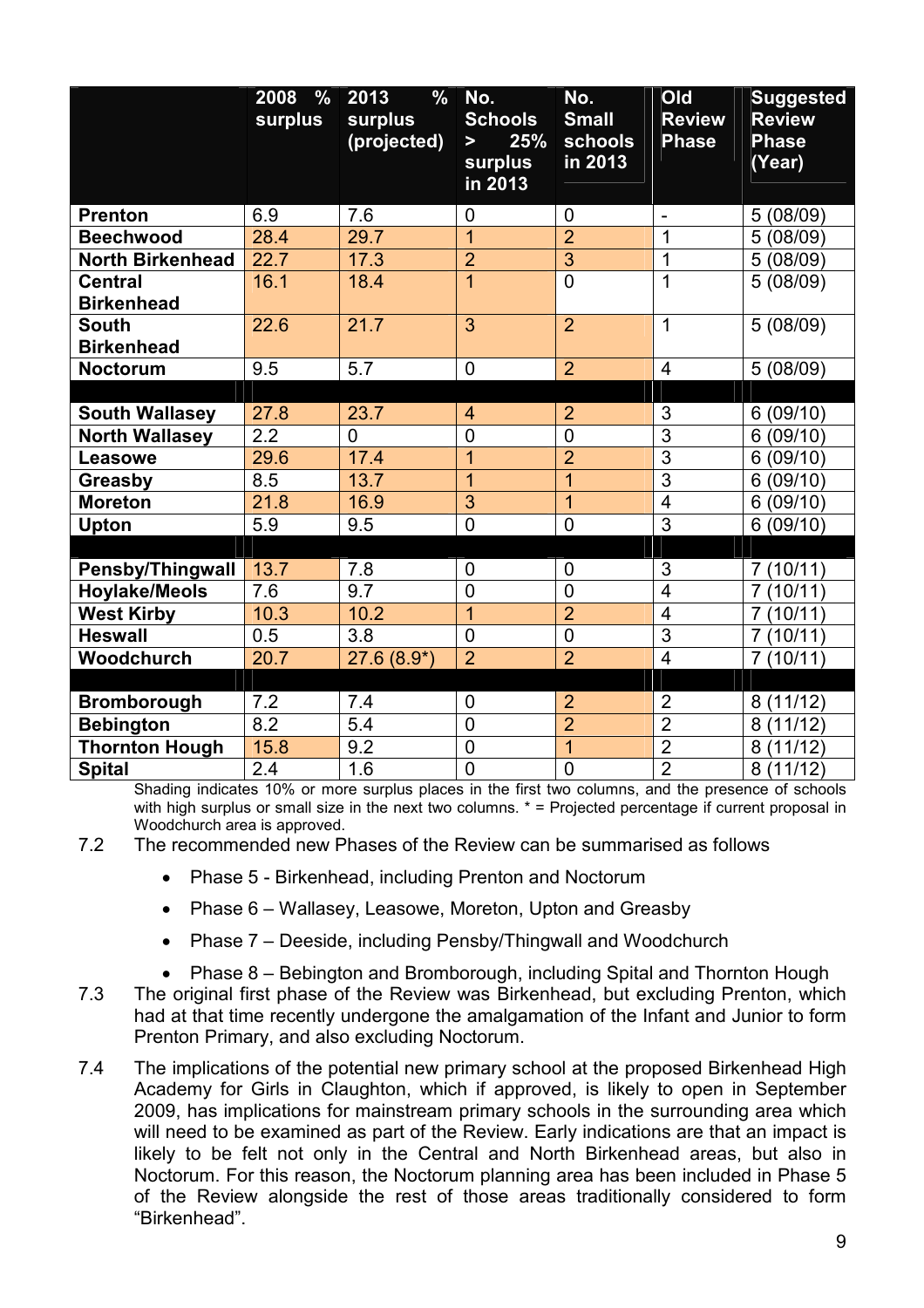- 7.5 Phase 6 of the review largely constitutes the same planning areas as the original phase 3 of the review, with the addition of Moreton due to close links with the Leasowe area, and the omission of Heswall and Pensby/Thingwall which move to a later phase.
- 7.6 Phase 7 of the Review is principally those areas that would traditionally constitute "Deeside", with the addition of Woodchurch, which is presently the subject of a proposal for the closure of a school in 2009.
- 7.7 Lastly in this round, Phase 8 of the Review comprises the Bromborough and Bebington areas, including Eastham, Thornton Hough and Spital. These areas indicate the least issues in terms of current and projected surplus places.
- 7.8 In previous phases of the review, Cabinet has approved the principle whereby a Review can be initiated under certain circumstances, namely if a school's roll collapses, or if a school is placed into an Ofsted category of concern, since the LA has a statutory duty to consider whether a school in Special Measures should be closed or amalgamated with another school. This principle is reiterated for the new phases of the Review.

#### 8.0 Staffing Implications

- 8.1 Current staffing levels need to be taken into account in determining the number and timescale of proposed area reviews.
- 8.2 Over the course of the first three Phases of the Review, in total 58 teaching staff and 121 non-teaching support staff have been affected by the closure or amalgamation of schools. Outcomes for these staff were as follows:

|                                    | <b>Teachers</b> | <b>Support staff</b> |
|------------------------------------|-----------------|----------------------|
| Redeployed                         | 77%             | 69%                  |
| <b>Early Voluntary Retirement</b>  | 23%             | <b>20%</b>           |
| Severance/Compulsory<br>Redundancy | $0\%$           | 11%                  |

# 9.0 Financial Implications and Value for Money

- 9.1 There are no financial implications arising directly as a result of this report.
- 9.2 In financial terms, excluding those pupil related budget elements that follow children to their destinations, at the end of Phase 3, £591,114 will have been returned to the overall schools budget annually to be distributed to the remaining schools. Over the term of the Review to the end of Phase 3, cumulatively £1,294,296 has been returned to the overall schools budget.
- 9.3 The capital receipt generated by the sale of the former Dell site, in an area where residential housing has been an acceptable planning option, was £2.62 million. This has been reinvested through the Council's Capital Programme including works in primary schools.

# 10.0 Equal Opportunities Implications

10.1 There are none arising out of this report.

#### 11.0 Local Agenda 21 Statement

11.1 The removal of old, inefficient accommodation contributes to Council principles and targets in respect of Agenda 21.

# 12.0 Community Safety Implications

12.1 Rationalisation and refurbishment of schools allow the most vulnerable accommodation to be removed and other security improvements carried out.